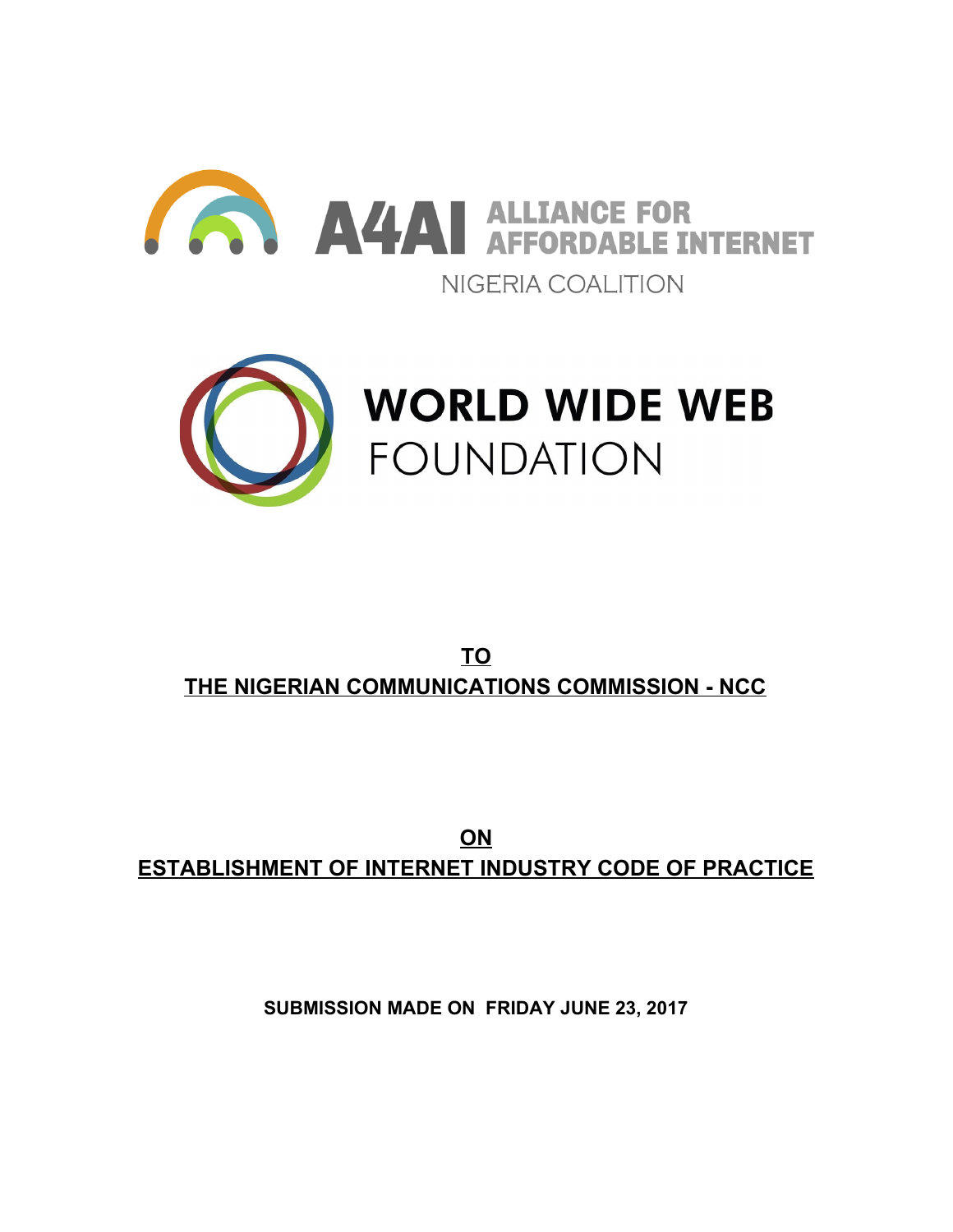## INTRODUCTION

We wish to thank the NCC for the open and engaging process of seeking comments for a code of conduct for the internet industry in Nigeria. Beyond a general overview, we have laid down core principles and key practices, as well as some policy considerations. It is our hope that the submissions made jointly by the A4AI Nigeria Coalition and the Web Foundation will help to deliver a strong, open internet in Nigeria — a neutral, free and open platform for collaboration, innovation and progress. Doing so will bring untold socio-economic benefit to all citizens. We believe that Nigeria is well positioned to be a good example to other other countries in showing how to balance the challenges of network investment with openness, while allowing citizens to benefit from the full power and potential of the internet.

Based on the consultation, we recommend the following policy considerations as part of an internet code of conduct which has been proposed:

We are proposing that the NCC consider the following as **basic principles for Nigeria**:

- 1. The **internet must be kept as a neutral and open space for everyone**, forever.
- 2. **A fully affordable and accessible internet must be upheld between all endpoints connected** to the internet without any form of restriction.
- 3. **Traffic management techniques deployed by ISPs must be reasonable, and focus exclusively on ensuring the safety, security and efficiency of the network itself**.
- 4. **All forms of discriminatory traffic management, such as blocking or throttling, should be prohibited**, unless as part of necessary, exceptional, and temporary traffic management measures.
- 5. **Information sharing mechanisms should be set up** to ensure ISP compliance with reasonable traffic management standards.
- 6. **Access providers have to indicate in their contracts and advertisements a guaranteed minimum bandwidth**, maximum latency and quality measures for the connection.
- 7. **Operators should be subject to strengthened transparency obligations**, such as around company disclosures on metrics related to QoS, traffic management and consumer reporting.
- 8. **An oversight committee should be established to work alongside the NCC to monitor compliance** with the Internet Industry Code of Practice.
- 9. **Allowances should be made for end users to be able to report violations of the Industry Code** to NCC directly, even if other recourse channels exist.
- 10. **A clearly defined communications channel** of stakeholders with NCC needs to be established and clearly communicated.
- 11. **Companies and public bodies must work together to respect and fulfill human rights, as well as legal and judicial obligations**.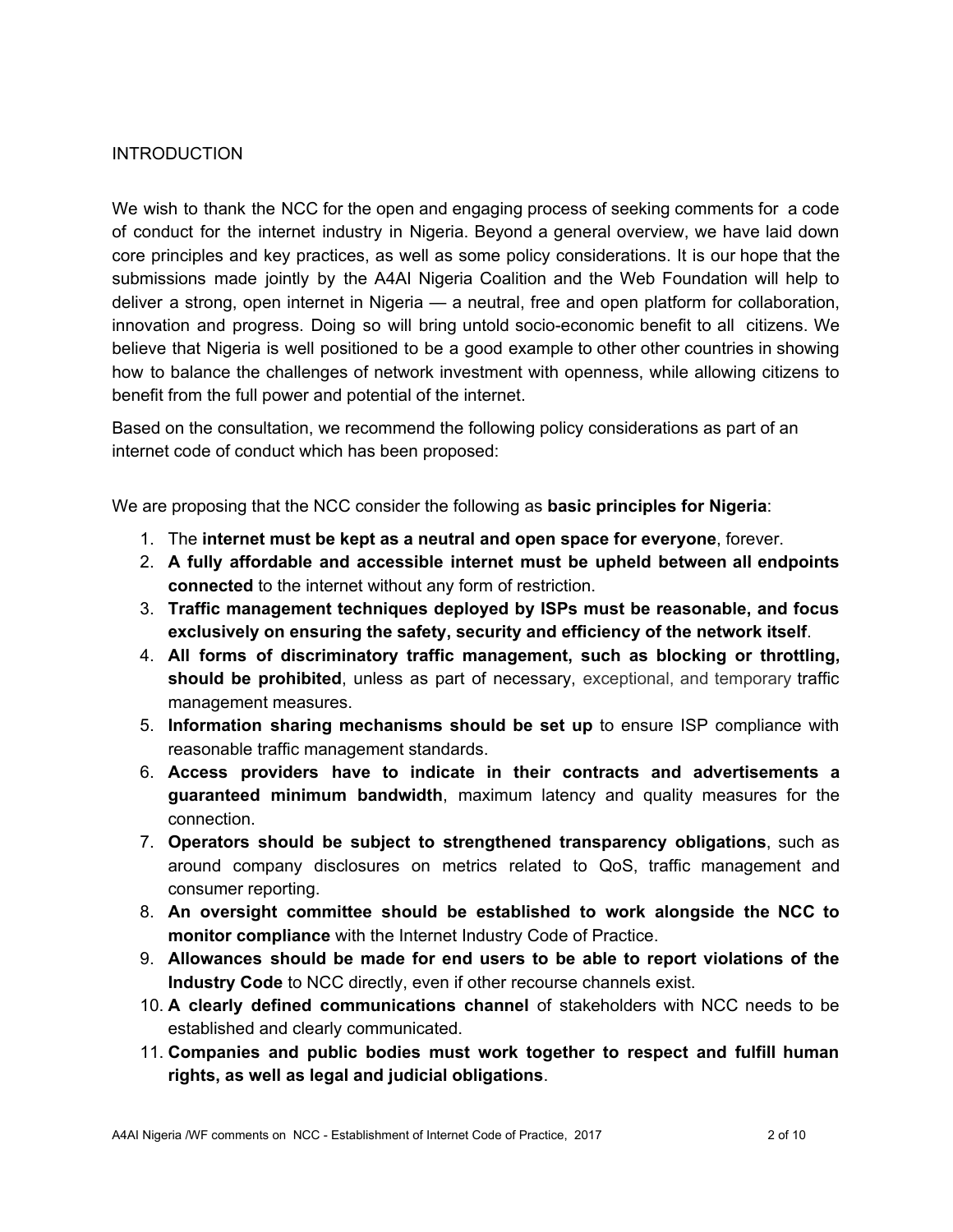The sections that follow outline each of these points in more detail.

## **Global Overview**

The open internet has proven its potential to be a great equalising force, catalysing inclusive economic and social development. When equipped with connectivity, easily accessible information *and* an unrestricted many-to-many communications platform, people can participate more actively in decisions affecting them, and hold institutions accountable for delivery. They can also create or access new economic opportunities, often dismantling barriers to market entry and success. A well known study by the [World](http://pubdocs.worldbank.org/en/391452529895999/WDR16-BP-Exploring-the-Relationship-between-Broadband-and-Economic-Growth-Minges.pdf) Bank suggests that a ten percentage point increase in fixed broadband will generate an additional 1.35 per cent rise in national income for developing countries. In the case of the US, it is estimated that the internet generates around US\$ 966 [billion,](https://internetassociation.org/121015econreport/) which is equivalent to around six percent of the entire economy. In the EU, the estimate is that a single digital market for the region could contribute 415 [billion](http://image-src.bcg.com/BCG_COM/BCG-Digitizing-Europe-May-2016_tcm22-36552.pdf) euros each year to the economy and lead to hundreds of thousands of new jobs. Globally, the digital economy skills and capital — is thought to represent  $22.5\%$  of the global economy, suggesting there there is still much growth ahead.

With this in mind, the United Nations and several national governments have recognised internet access, skills and freedoms as an essential part of people's human rights and a prerequisite for participating fully in society and democracy. The UN Sustainable [Development](https://www.un.org/sustainabledevelopment/sustainable-development-goals/) [Goals](https://www.un.org/sustainabledevelopment/sustainable-development-goals/) commit nations to broaden opportunities and empowerment through ICTs as a critical tool for fighting poverty and inequality. Frank La Rue, former United Nations Special Rapporteur on the Promotion of the Right to Freedom of Opinion and Expression, has [stated](http://www2.ohchr.org/english/bodies/hrcouncil/docs/17session/A.HRC.17.27_en.pdf) that "Given that the Internet has become an indispensable tool for realizing a range of human rights, combating inequality, and accelerating development and human progress, ensuring universal access to the Internet should be a priority for all States. Each State should thus develop a concrete and effective policy, in consultation with individuals from all sections of society, including the private sector and relevant Government ministries, to make the Internet widely available, accessible and affordable to all segments of population".<sup>1</sup>

# **Nigeria: The Economic and Social Ramifications of an Open Internet**

With an estimated population of over 180,000,000, Nigeria is not just home to the largest population in Africa, it is also home to more than half the population of the Economic Community of West African States (ECOWAS). The Nigeria Vision [20:2020](http://www.nationalplanning.gov.ng/index.php/national-plans/nv20-2020) expresses the aspiration for Nigeria to become one of the top 20 economies in the world by 2020. One of the six policy thrusts of the Plan is related to the open internet: *Developing a knowledge-based economy*. The critical policy priorities of the vision include the promoting of *private sector-led non-oil growth to build the foundation for economic diversification* and th*e investment in human capital development to enhance national competitiveness.*

A4AI Nigeria /WF comments on NCC - Establishment of Internet Code of Practice, 2017 30 10

<sup>1</sup> [http://www2.ohchr.org/English/bodies/hrcouncil/docs/17session/A.HRC.17.27\\_en.PDF](http://www2.ohchr.org/English/bodies/hrcouncil/docs/17session/A.HRC.17.27_en.PDF)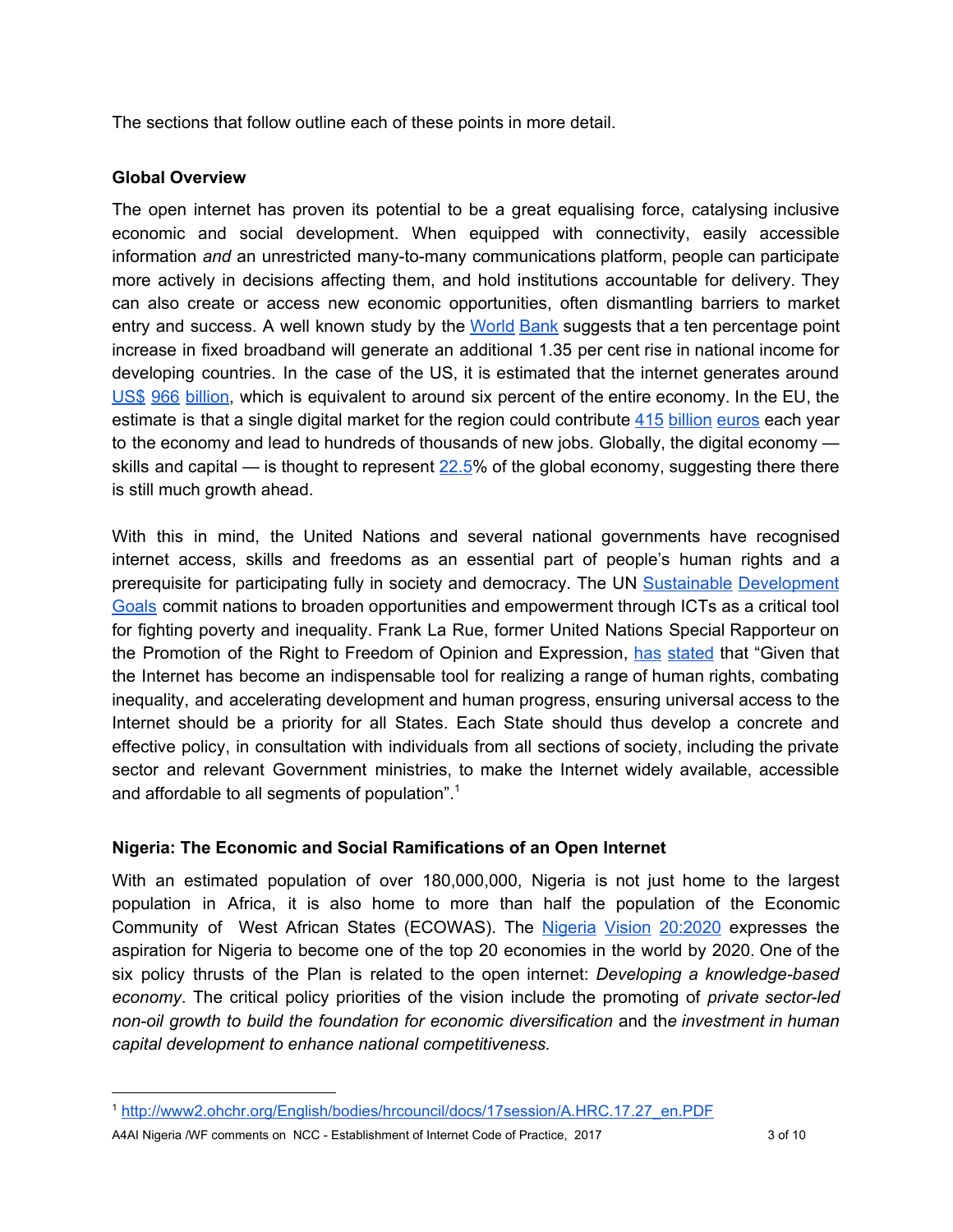The telecommunications sector contributed N1,580 billion to GDP (equivalent to 9.8%) in the second quarter of 2016, which represents an increase of 1.0% points relative to the previous quarter.<sup>2</sup> This is the largest contribution to GDP made from this sector in the rebased period, which emphasises that growth in telecommunications has remained robust when compared to total GDP in the country.

In terms of accessible and affordable internet, broadband affordability remains an obstacle for many Nigerians. Additional efforts are required to build momentum off previous policy and regulatory reforms to make broadband internet affordable and accessible to everyone, regardless of income or location. According to the Alliance for [Affordable](http://1e8q3q16vyc81g8l3h3md6q5f5e.wpengine.netdna-cdn.com/wp-content/uploads/2017/04/A4AI-2017-Affordability-Report_Nigeria_Online.pdf) Internet (A4AI), it is estimated that 47% of Nigerians use the internet (but only 36% of all women) and that the cost of access remains high. One GB of mobile prepaid internet costs the average Nigerian 8% of his or her monthly income (well above A4AI's  $2\%$  [target\)](http://a4ai.org/1for2-affordability-target/). The A4AI 2017 [Affordability](http://a4ai.org/affordability-report/report/2017) Report ranks Nigeria 13 out of 58 countries surveyed, awarding the country a score of 56.58 out of a possible 100 points for the policies it has in place to reduce broadband prices and improve access.

The economic, social and policy status of Nigeria make it a very critical country in Africa, and in the Global South, positioning the country as a player of key regional, continental, and global economic importance. From the robust growth being experienced in the internet Industry, the current exercise becomes even more critical, not just for Nigeria, but for Africa and the global economy.

# **Part 1: General Principles of the Open Internet and Net Neutrality**

We foresee that the Industry Code will be espousing broad principles on openness of the internet. We propose that the NCC consider the following as basic principles for Nigeria:

- 1. The internet must be kept as a net neutral and open space for everyone, forever. Every Nigerian deserves to be able to get online, and to use the internet to improve their lives — regardless of gender, religion, socio-economic status, political affiliation, etc.
- 2. A fully affordable and accessible internet must be upheld between all endpoints connected to the internet, without any form of restriction.
- 3. Traffic management techniques deployed by ISPs must be reasonable, and focus exclusively on ensuring the safety, security and efficiency of the network itself.
- 4. All forms of discriminatory traffic management, such as blocking or throttling, should be prohibited, unless as part of necessary, exceptional, and temporary traffic management techniques.
	- $\circ$  ISPs should not block content unless necessary, proportionate and legally required.

<sup>2</sup> <http://www.nigerianstat.gov.ng/report/438>

A4AI Nigeria /WF comments on NCC - Establishment of Internet Code of Practice, 2017 46 10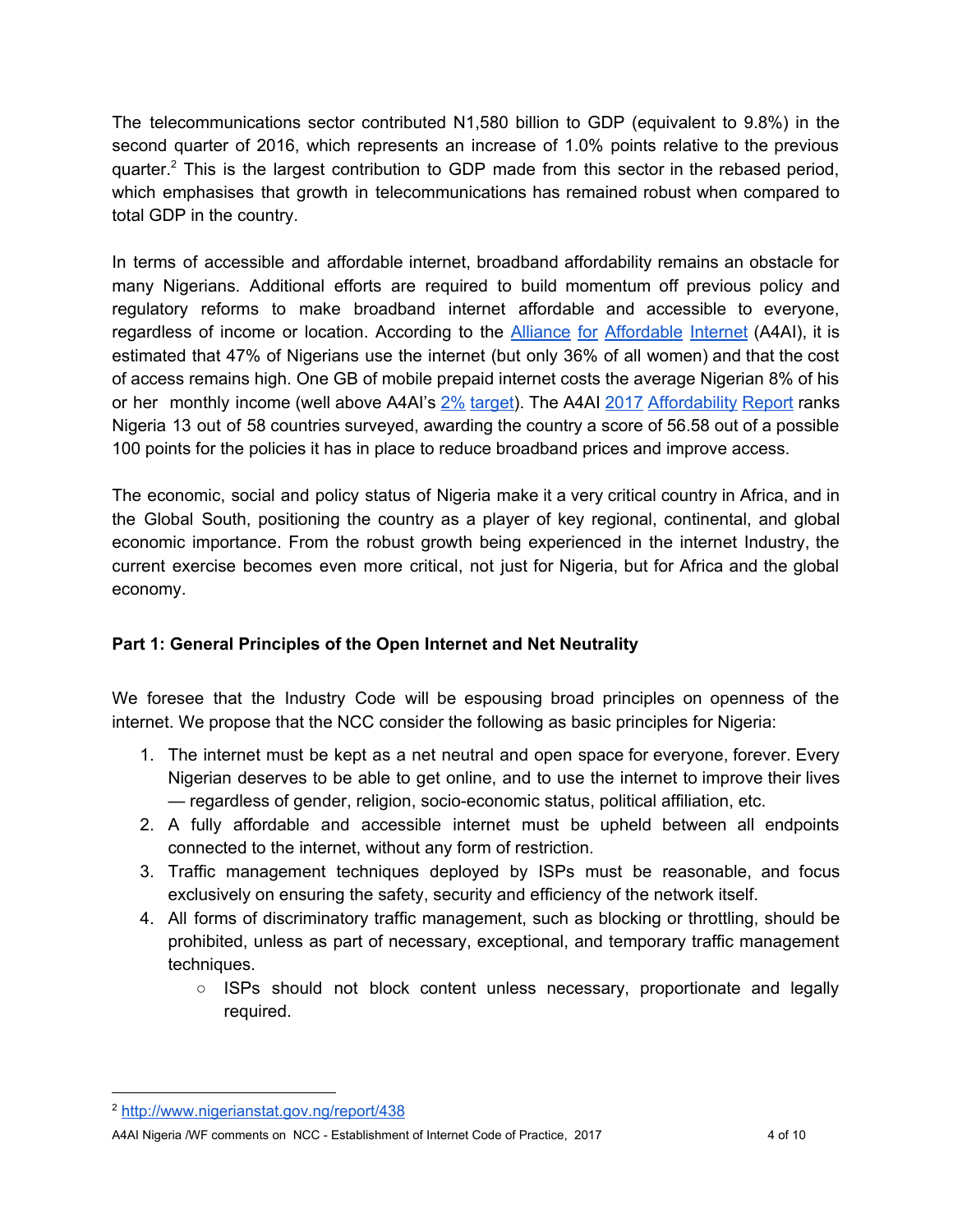- ISPs should not throttle or prioritise specific content or applications unless required to address a transient network management problem which cannot be dealt with otherwise.
- 5. Techniques used for all such traffic management must be pre-approved by the NCC, and information sharing mechanisms should be set up to ensure compliance can be objectively assessed by an independent authority such as the NCC. By default, only header information should be used for traffic management. The use of deep packet inspection (DPI) by Internet Service Providers (ISPs) should be prohibited.
- 6. Access providers have to indicate in their contracts and advertisements a guaranteed minimum bandwidth, maximum latency and quality measures for the connection. Tools need to be provided to verify those standards and they must be determined with a statistical method that should be defined and agreed upon through a public consultation process.
- 7. Operators should be subject to strengthened transparency obligations. These pertain in particular to providing more detailed information in customer contracts: the possible impact of traffic management techniques used by the ISPs, the concrete impact of the (traffic, speed, etc.) caps or allowances attached to the plan, information on connection speeds, etc.
- 8. An oversight committee should be established to work alongside the NCC to monitor compliance with the Internet Industry Code of Practice.
- 9. Allowances should be made for end users to be able to report violations of the Industry Code to NCC directly, even if other recourse channels exist.
- 10. A clearly defined communications channel between stakeholders and the NCC needs to be established and clearly communicated. Such a channel shall ensure interactivity between NCC and stakeholders. In order to build trust, stakeholders need to be assured that concerns communicated through this channel are guaranteed to be responded to and taken care of promptly.
- 11. Companies and public bodies must work together to respect and fulfill human rights, as well as legal and judicial obligations.
	- $\circ$  As a democratic and robust economy, the Nigerian Communications Commission must commit to keeping the internet on and consider internet shutdowns as a non-viable option.
	- $\circ$  Given the speed of evolution of the industry, mechanisms for the constant upgrading of the capacity of legal, judicial and legislative practitioners needs to be set into place.

# **Part 2: Practices around the Open Internet and Net Neutrality**

#### *Right to Create*

Everyone has the right to create and share content without inappropriate censorship or interference**.** To create an economically stronger Nigeria, the industry needs to develop into one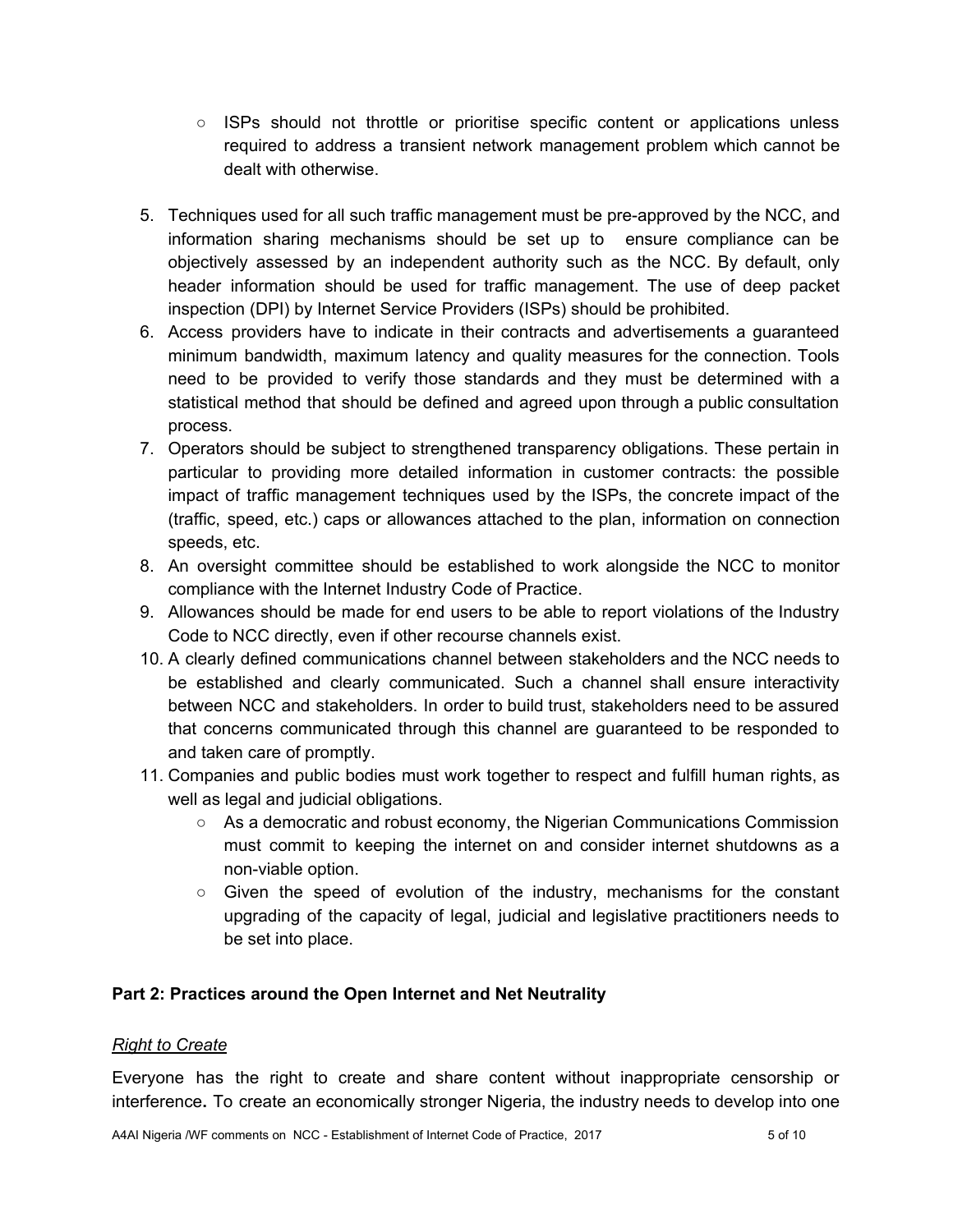that produces content, hence the need for the entrenchment of more creative power of digital content by the industry and an Open Internet that guarantees that content will be valorised. The Web Foundation's 2014 Web [Index](http://thewebindex.org/) [included](http://thewebindex.org/) a world-first assessment of net neutrality across countries, and found that only around a quarter of nations effectively enforce clear rules against commercial or political discrimination in the management of internet traffic.

## *Provision of Free Basic Data*

Research by A4AI has shown that users prefer *[unrestricted](http://a4ai.org/is-zero-rating-really-bringing-people-online/)* access to the internet, even if time or data limits are enforced. The provision of free and unrestricted data would incentivise individuals to engage online and consequently pay for additional access. This would encourage more users to sign on, increasing digital penetration and ISP revenues. This free data quota could be implemented in either of the following means:

- Making the provision of a free data pack mandatory for mobile operators as part of their license conditions; or
- Subsiding the cost of this free data pack through the Universal Service Provision Fund (USPF) as an incentive to mobile operators who implement this free data.

A modification to the above model is the provision of free data during certain times of the day. ISPs can provide free data to everyone without restrictions for a particular part of the day. This would give an incentive to the consumers and would also adhere to the guidelines of NCC. This would enable traffic management, as a particular part of the day with low usage would be offset by the high usage. The [Uganda](http://www.nita.go.ug/media/nita-u-start-free-wifi-roll-out-uganda) example may be useful in this case.

# *Expansion of Affordable Access*

We also recognise that there is a justified concern for the need to expand affordable access. This may translate to innovative interventions which should be encouraged by the government. However, we argue that efforts to improve broadband connectivity and affordability are in no way attenuated by following the above mentioned principles. Indeed, interventions to provide access for low-income and/or marginalised communities must also adhere to these principles, as they should for all Nigerians.

# *Traffic Management Techniques (TMTs)*

Reasonable traffic management will be required at certain times to maintain network efficiency for all users. Where traffic management techniques are used, ISPs must make clear the reasons for doing so in a transparent and prompt manner, as required by NCC or another relevant authority.

Further, all traffic management techniques/methodologies that can be used by ISPs should be based on suitable methodologies recommended by NCC. Further, any traffic management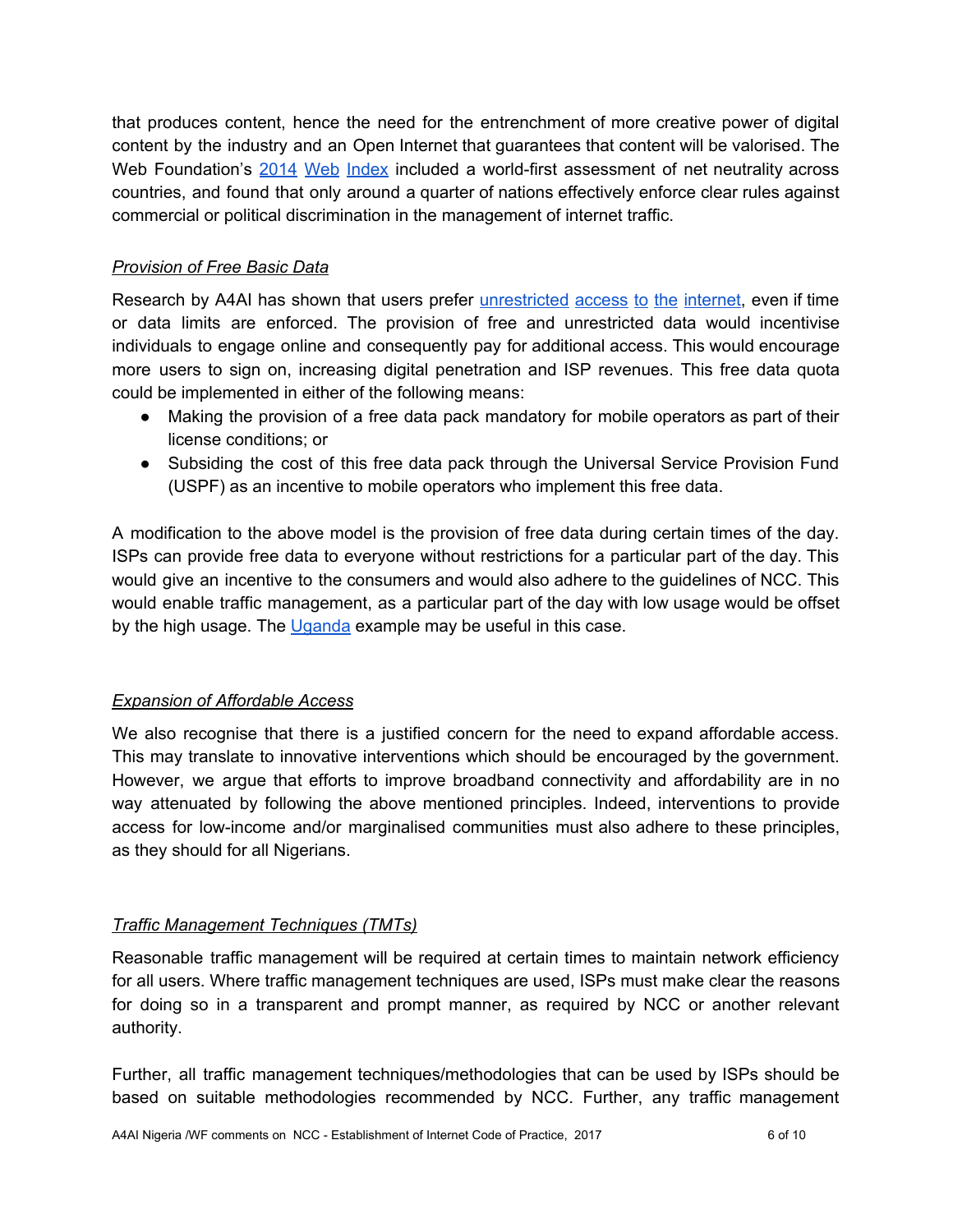techniques utilised should be subject to scrutiny by NCC or a suitably empowered and independent committee (see below), as notified by the competent authority. This committee should include representatives from the sector, including civil society organisations and network neutrality experts. Efforts should be made to ensure there is no conflict of interest. Traffic Management Techniques should not discriminate between different types of traffic.

#### *TMTs that should not be allowed*

We would like to recommend a 'negative list' of TMTs that should not be allowed under any circumstances:

- Blocking content, unless it is illegal as defined under Nigerian law and international norms.
- Throttling/ degrading some types of traffic (e.g. P2P), unless required to address a transient network management problem which cannot be dealt with otherwise.
- Priority that is given to some service provider's content or application over others (perhaps for a fee raising revenue for ISPs); and
- Blocking rival content or applications e.g. rival IPTV services

#### *Traffic Discrimination*

In general, application-specific traffic discrimination should not be allowed, as it can lead to anti-competitive effects in the market (where the application is exclusively available to customers of specific ISPs), and can reduce the end users control over their internet experiences. Preferential treatment to particular content based on users' choice should be treated as an exception to the application-specific discrimination prohibition where there is no arrangement between the ISP and content provider. Examples of this are what we term 'service-specific plans' (see, for example, recent [research](http://1e8q3q16vyc81g8l3h3md6q5f5e.wpengine.netdna-cdn.com/wp-content/uploads/2016/05/A4AI_Impacts-of-Emerging-Mobile-Data-Services_Report-1.pdf) by A4AI). This includes data plans that provide the user with access to specific content at a cheaper rate than if s/he were to access the content using a regular priced data plan. This can, in theory, lead to the use of traffic management techniques to ensure a certain level of quality for that content.

Crucially, such service-specific plans are typically offered by ISPs to the end user with no agreement between the ISP and content provider (this also should mean that neither the ISP nor content provider has a financial or non-financial interest in the other). This exception means that that the ISP and content provider cannot together arrange to benefit from certain traffic prioritisation, while allowing the ISP to offer services that it deems relevant to its market and customer demand. For the proposed exception (among ISPs) to work, it is important that the full details of relationships between ISPs and content providers be transparent and available to the NCC or another relevant authority. In addition, the content or application in question must be available on a non-exclusive basis to all operators.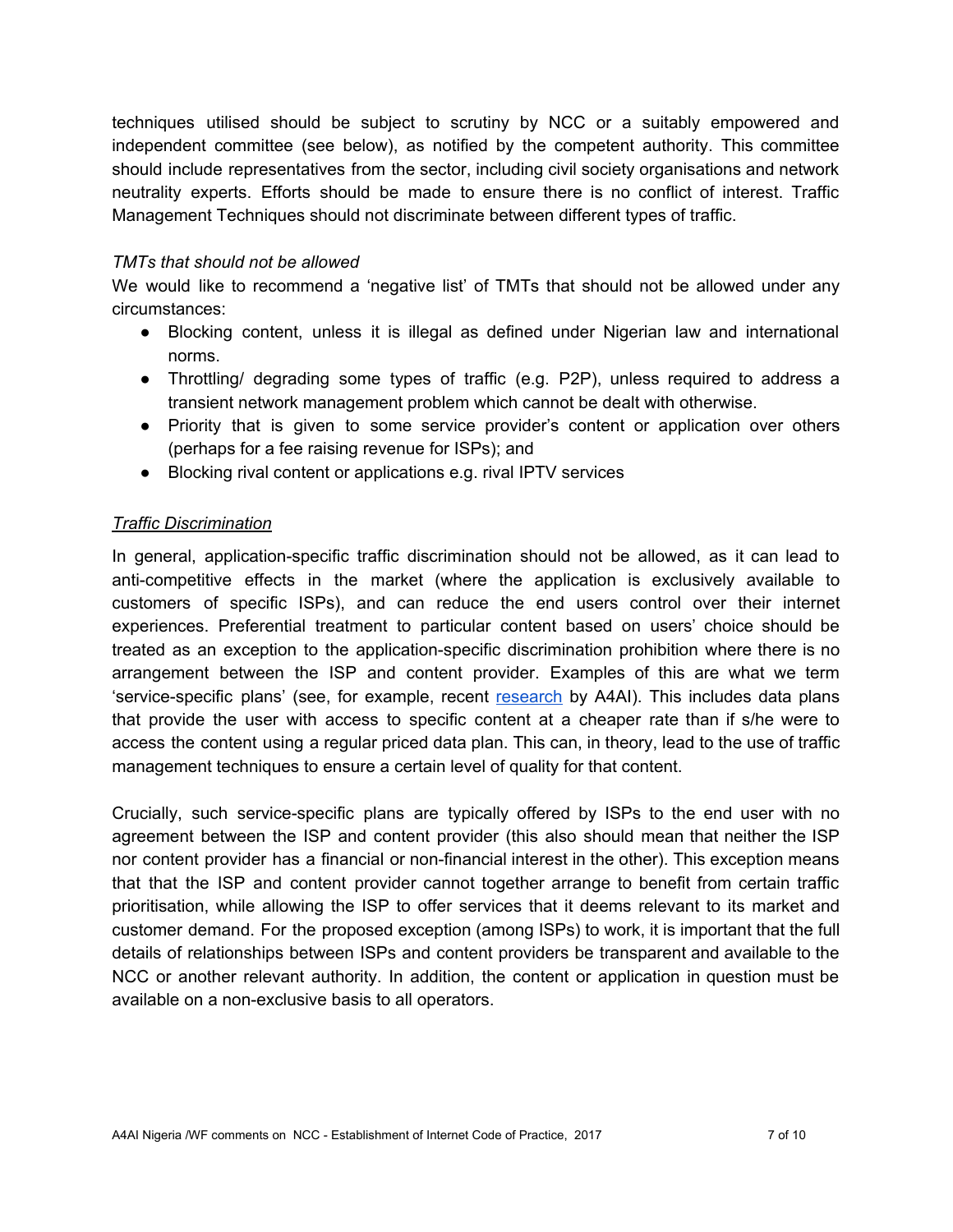#### *Disclosures*

We recommend a combination to be used similar to disclosures that companies are mandated to make under the Companies Act. Detailed and technically substantiated filings should be made with the NCC on a quarterly or half-yearly basis with summarised, publicly available documents to be made available on company websites. This would make all the relevant information accessible to citizens, as well as to intermediaries such as consumer groups, civil society, and all government agencies. Such disclosures may include specific metrics such as those related to QoS, traffic management, consumer reporting, and may be made available in open data formats. This can improve the ability of NCC and the public to analyse the extent to which ISPs are meeting these and other guidelines.

#### *Oversight Committee*

We recommend the creation of an independent, multi-stakeholder oversight committee that would work alongside NCC to monitor compliance with the Internet Industry Code of Practice, make recommendations on punitive measures, and explore opportunities to evolve the principles over time. This committee should be composed of representatives from at least the following stakeholder groups:

- 1. Academia
- 2. Civil Society
- 3. Private Sector
- 4. One representative each from MNOs/ISPs and content creators/platforms
- 5. Public Sector
- 6. One representative each from the NCC and the Line Ministry

We do not envision this body as one that can take actions in case of any violation of network neutrality. However, the committee will be able to make recommendations directly to NCC. One of the most important mandates of this committee would be to explore the implications of emerging technologies on the principles of network neutrality, which NCC should revisit every two years to allow for agile policy design. This body may engage nationally and internationally with the Internet Governance Forum (IGF), since its functions correspond to those of the IGF at national, sub-regional, and global levels. The body may also undertake some outreach and public information sessions on how the internet works and emerging principles relevant to protecting the open internet.

#### **Part 3: Fundamental Human Rights, Legal and Judicial Considerations**

#### *Internet Shutdowns*

For a democratic country, the internet must remain an open and safe space for all — including open for content without arbitrary discrimination while respecting the rule of law. The web should be seen as a place to post and share ideas — just as one would do by publishing them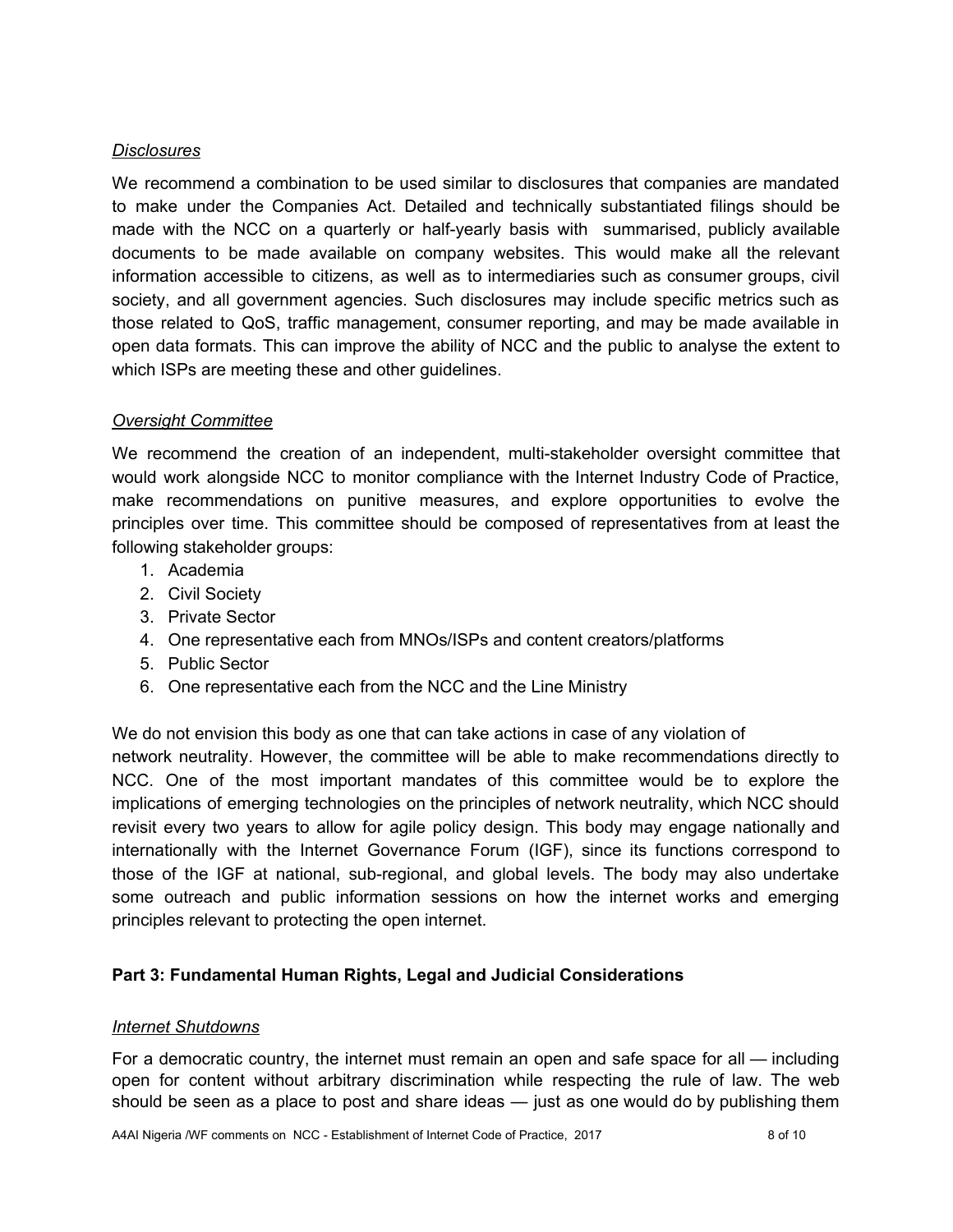in a book or newspaper, or speaking about them in public spaces. As such, internet shutdowns are not a viable tool and must be discouraged. They are a form of censorship and curtailing of free speech. Shutting down the internet, or parts of it, should be seen as equivalent to shutting down a newspaper, banning a book, or stopping the broadcast of a radio programme.

Internet shutdowns also have significant economic costs. Governments around the world shut down the internet more than 50 times in 2016 alone (Access Now), costing US\$2.4 [billion](https://www.brookings.edu/wp-content/uploads/2016/10/intenet-shutdowns-v-3.pdf) in economic losses from 2015-2016. When Egypt shut down its internet in 2011, in response to social unrest and protests, the Organization for Economic Development and Cooperation [\(OECD\)](http://www.oecd.org/countries/egypt/theeconomicimpactofshuttingdowninternetandmobilephoneservicesinegypt.htm) subsequently found that this decision cost the country US\$90 million due to its impact on ecommerce and the economy. If the shutdown had continued for a year, estimates suggest it could have caused the economy to contract by 3-4%.

In consideration of the huge dependence of the Nigerian economy on the Industry, its cashless policy and its long-term vision, internet shutdowns should be guarded against. The Federal Republic of Nigeria has enough security capacity to run peaceful elections and other major national engagements without resorting to internet shutdowns.

## *Legal, Judicial, and Legislative Capacity for a Vibrant Internet Industry*

A vibrant and healthy internet industry needs to a functional judicial and legislative system that understands how the ecosystem works and evolves. Given the speed of evolution of the industry, a constant upgrading of the capacity of legal, judicial, and legislative practitioners needs to be in place. The corresponding committee at the National Assembly needs to be regularly informed of major changes in the industry. Regular information notes from NCC on the industry may also need to be sent to the corresponding judicial authorities to enable the interfacing of existing laws to cases that involve the internet before the authorities.

#### **About the Alliance for Affordable Internet (A4AI) and the World Wide Web Foundation**

A4AI is the world's broadest technology sector coalition, with more than 80 members from across the private, public and not-for-profit sectors, including the Swedish International Development Cooperation Agency, Google, and the US Agency for International Development. Launched in 2013 by the World Wide Web Foundation, A4AI is currently working in six countries — Nigeria, Ghana, Liberia, Mozambique, Myanmar, and the Dominican Republic — to drive down the cost of broadband internet through locally driven policy and regulatory change. At A4AI, our a[d](http://1e8q3q16vyc81g8l3h3md6q5f5e.wpengine.netdna-cdn.com/wp-content/uploads/2016/04/A4AI-Best-Practices.pdf)vocacy efforts are based around our commonly agreed policy and [regulatory](http://1e8q3q16vyc81g8l3h3md6q5f5e.wpengine.netdna-cdn.com/wp-content/uploads/2016/04/A4AI-Best-Practices.pdf) good [practices](http://1e8q3q16vyc81g8l3h3md6q5f5e.wpengine.netdna-cdn.com/wp-content/uploads/2016/04/A4AI-Best-Practices.pdf) and are underpinned by the findings of our [c](http://a4ai.org/policy-research/)ase [studies,](http://a4ai.org/policy-research/) annua[l](http://a4ai.org/affordability-report) [Affordability](http://a4ai.org/affordability-report) Report, and other research products.

A4AI's Nigeria Coalition has been active since 2013, working through a Memorandum of Understanding (MOU) with the Ministry of Communications and Technology. THe A4AI-Nigeria Coalition has more than 80 [members](http://a4ai.org/a4ai-nigeria-multi-stakeholder-coalition/a4ai-nigeria-coalition-members/) representing public and private sector as well as civil society, including but not limited to, Nigeria Network of NGOs and GSMA. We inform debates